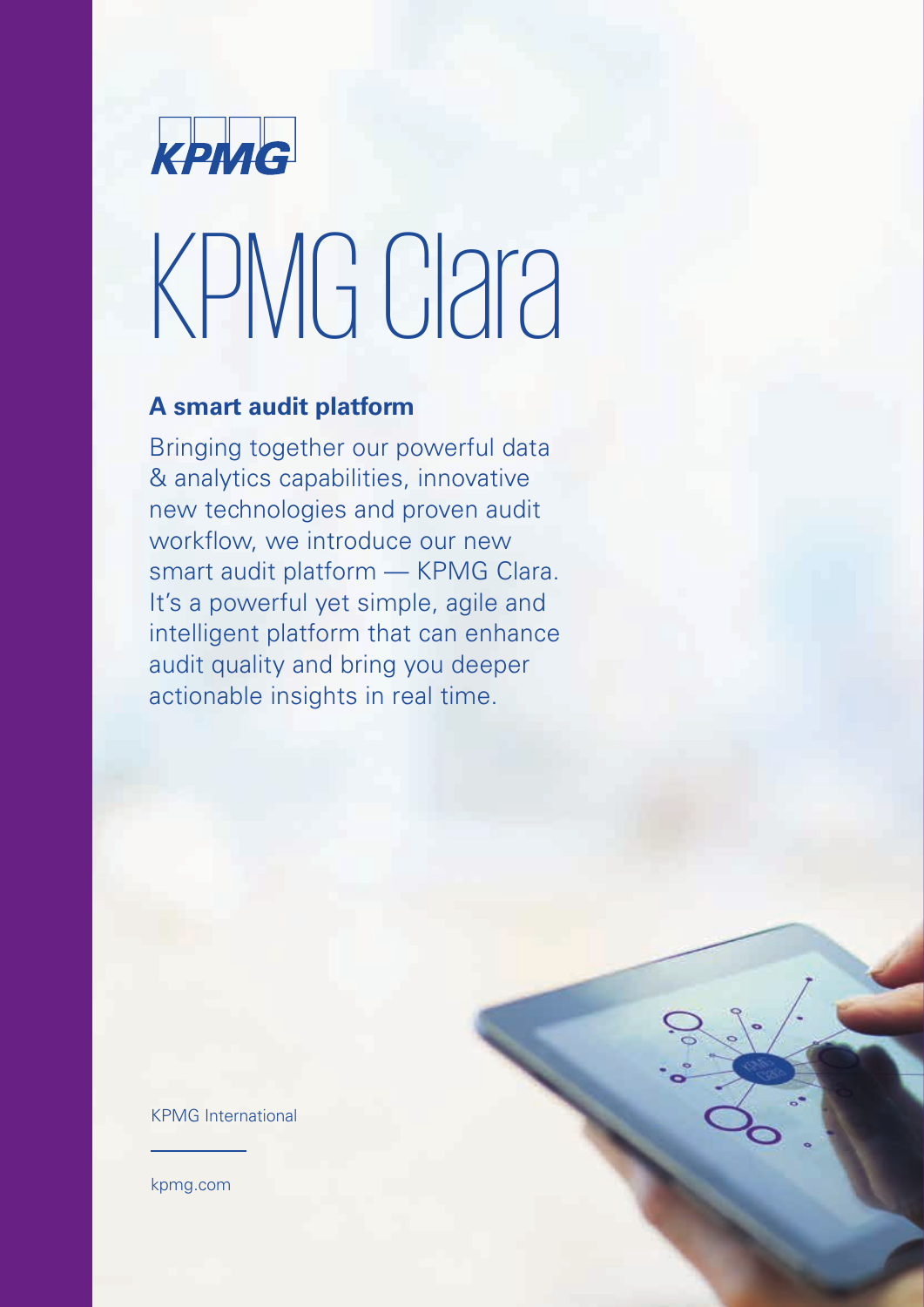# Contents

|    | Introduction                          |
|----|---------------------------------------|
|    | The future at your fingertips         |
| 6  | <b>KPMG Clara</b>                     |
| 8  | Our relentless focus on audit quality |
| 9  | Audit quality framework               |
| 10 | Our people                            |
|    | Our values                            |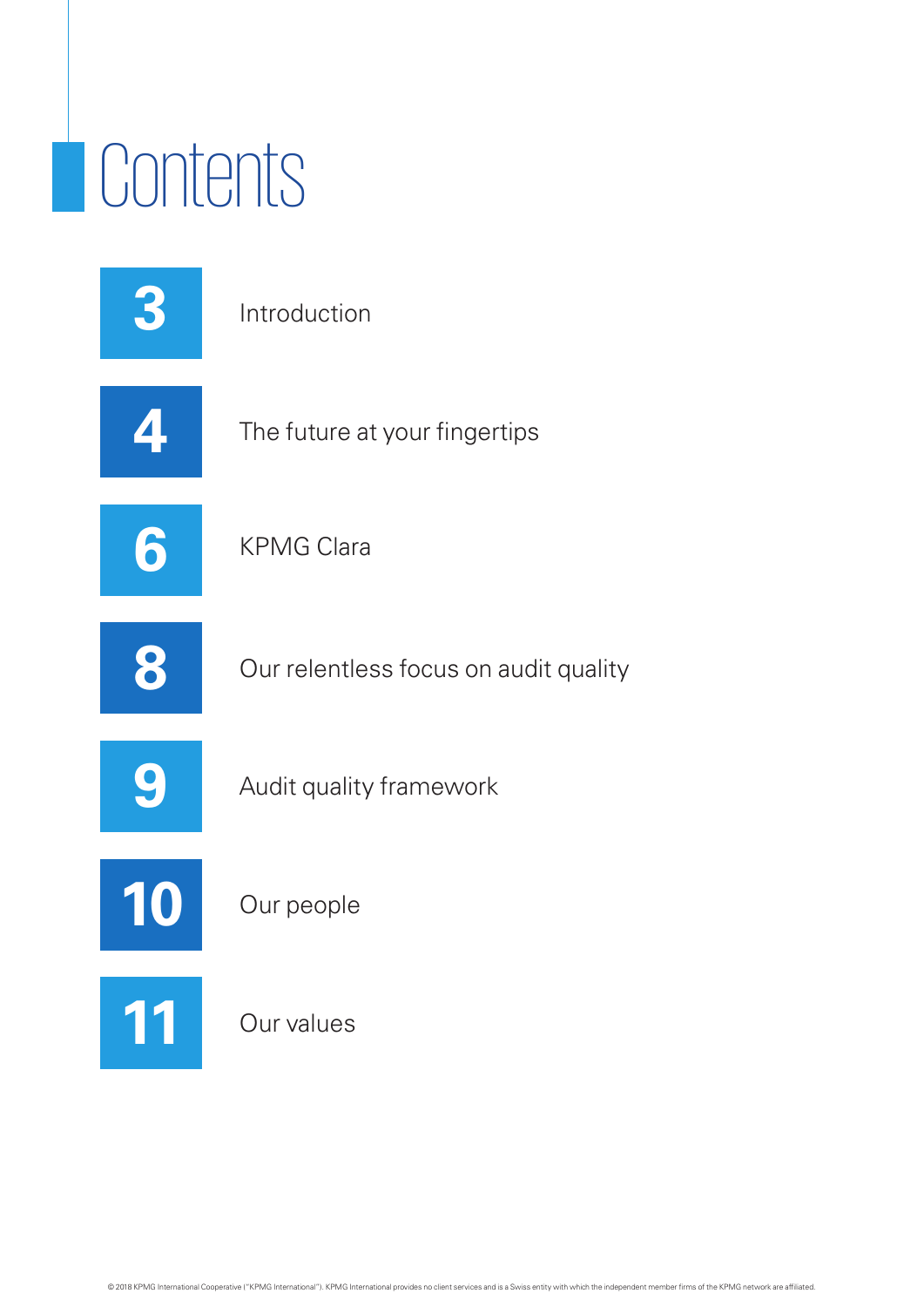# **Introduction**

#### **A new era for KPMG's Dynamic Audit**

The fundamentals behind today's audit standards were written 50 years ago — and yet the world has changed almost beyond recognition since. It just hasn't been feasible to take all of an organization's transactions across all divisions and analyze them. Sophisticated sampling techniques are applied to data prior to analysis. And this is fully fit for purpose. But our world is changing. Moment to moment. It stands to reason that our audit technology needs to continue to evolve. Today, KPMG firms' auditors can empower their judgment, experience and skepticism with new technologies, data science and sophisticated analysis.

That's why KPMG's network of member firms\* are launching our new smart audit platform — KPMG Clara. Automated, agile, intelligent and scalable, KPMG Clara allows our people to work smarter, bringing all of our powerful data & analytics (D&A) capabilities into one interface. It will allow you to interact with us online, on a real-time basis as we conduct the audit, bringing you greater and more relevant insights. It is part of our commitment to maintaining and enhancing audit quality.\*\*

We will be able to have more focused and targeted conversations with you about specific issues or exceptions deepening the value of the audit you receive.

#### Need more information?

#### **Roger O'Donnell**

Global Head of D&A, Audit KPMG International **E:** rodonnel@kpmg.com **T:** +1 212 872 3683



KPMG Clara brings together our globally deployed audit platform, advanced D&A solutions and future innovations.

Definition: derived from the Latin word 'clarus' meaning 'bright' or 'clear'.

KPMG Clara empowers KPMG audit professionals to see things with greater clarity and generate deeper and richer insights.

\* All references to 'us' and 'we' throughout this document refer to KPMG's network of member firms.

\*\* A quality audit is the cornerstone of our audit approach. As business evolves and technology advances, our relentless focus on audit quality remains unwavering. For more information on our commitment to audit quality, please refer to KPMG International's [2017 Transparency Report.](https://assets.kpmg.com/content/dam/kpmg/xx/pdf/2017/12/transparency-report-2017.pdf)

#### **What's in a name?**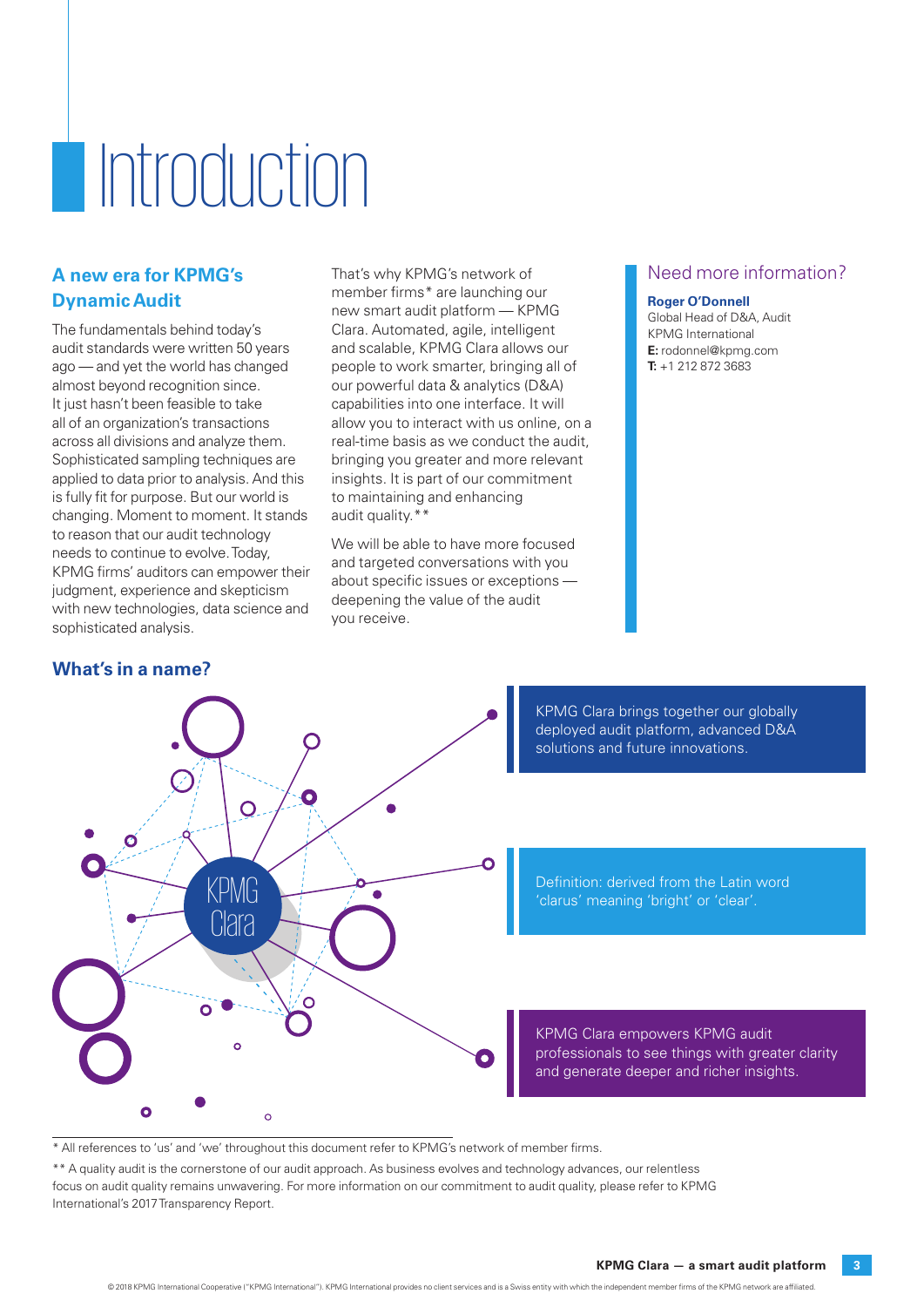# The future at your fingertips

**77**% of CEOs are concerned about whether their organization is keeping up with new technologies.

Source: 2016 Global CEO Outlook, KPMG International.

**Technology and data are changing how all of us work. This has significant impact on how we access and use data: investors to inform their decisions, auditors to inform their judgment and skepticism, and corporations and their governance bodies to run and oversee their business. Ever more sophisticated tools are leading to an explosion of data. Making sense of this, and accessing the value of it, is the challenge that leaders face across industries.**

#### **KPMG's Dynamic Audit can illuminate the situation**

KPMG has been investing significantly in evolving audit capabilities in recent years — a global electronic audit workflow, and advanced capabilities leveraging data, automation, and visualization. We live in an interconnected world where data moves faster than the speed of thought. D&A is integral to KPMG member firms' offerings — the way they obtain audit evidence and interact with clients in the digital era. The time has come for us to unify our proven innovations into one powerful, intelligent platform — a platform that is agile, scalable and ready to integrate future innovations, like cognitive and artificial intelligence.

#### **Meet KPMG Clara**

KPMG Clara is the next era in our evolving dynamic audit. An intelligent platform rooted in KPMG's audit methodology and international auditing standards, it allows our people to work smarter, driving enhanced audit quality through expanded analytics capabilities.

Through alliances with some of the world's most advanced technology companies — Microsoft, IBM Watson to date — we are building the future of audit, aligning with technology leaders to bring new insights faster and, with

growing capabilities, deliver even more value through KPMG member firm audits.

#### **Audit's elegance is in the details**

In today's world, our lives are enriched by increasingly connected and collaborative experiences. Now, your audit is too. For you, KPMG Clara will become your digital connection to KPMG firms, providing one coherent, interconnected ecosystem. It's a collaborative and interactive environment in which two-way and interactive communication between you and the audit team is hugely enhanced. Giving you greater visibility into your audit, and access to deeper levels of information, it offers a new and richer experience.

Through KPMG Clara, member firms can provide powerful insights into your business that you may not have known were possible, and give them to you on a real-time basis as the start of a focused, meaningful discussion driving a better quality audit. KPMG Clara can unleash the potential of your data by helping you see meaningful patterns across business units and geographies, and at a deeper level than before, giving you a more holistic view of your customer and competitive environment.

[KPMG named a Leader of The Forrester Wave™: Insights Service Providers, Q1 2017](https://home.kpmg.com/xx/en/home/media/press-releases/2017/02/kpmg-named-a-leader-cited-for-its-data-and-analytics-capabilities.html)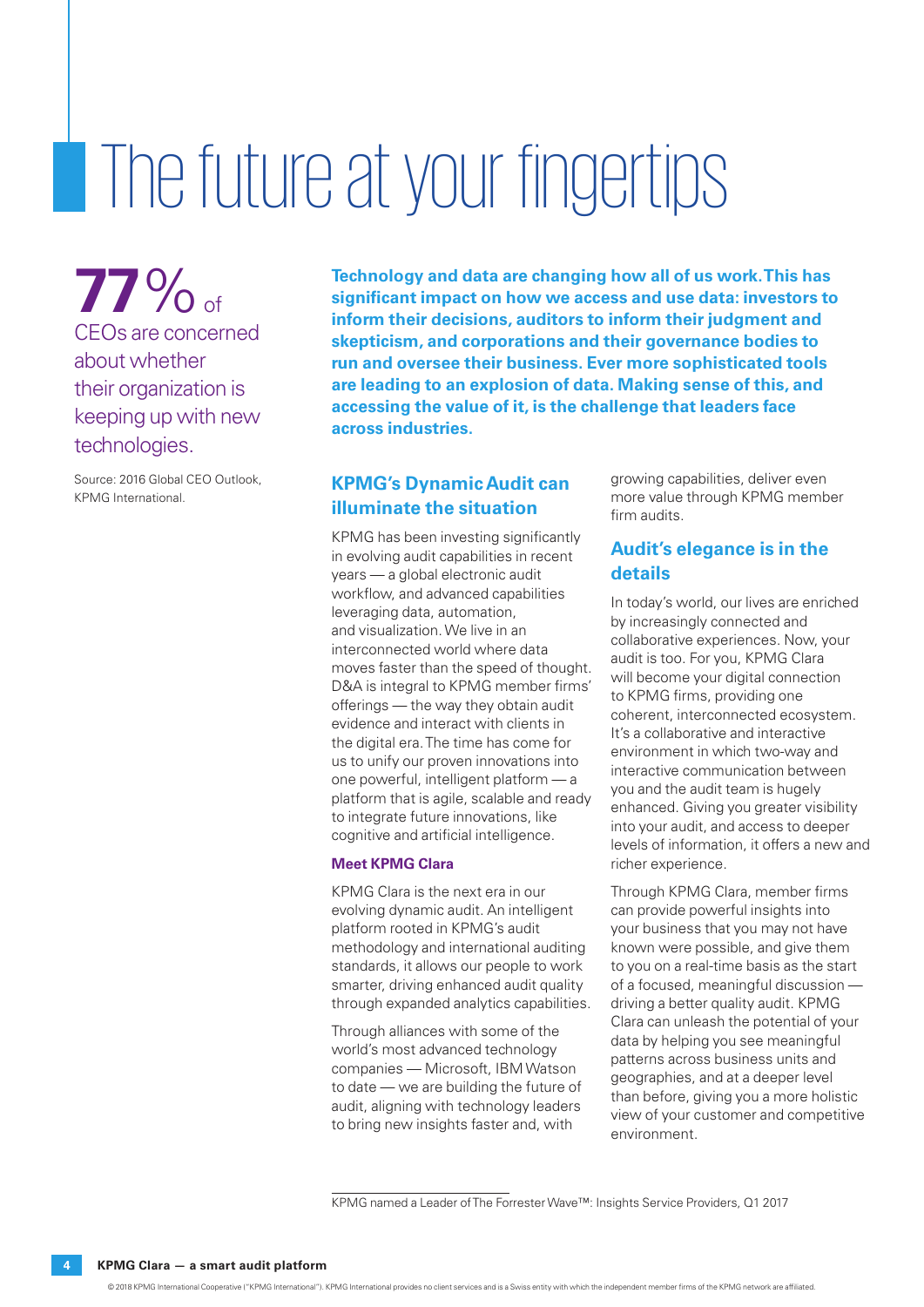KPMG D&A capabilities allow KPMG to use technology to analyze 100 percent of a population, rather than applying sampling techniques. By developing algorithms that use statistical sciences that are similar to sampling today, but consider other data points as well, our analytical procedures are more robust. Unified into one hub, KPMG firms can provide an innovative and value-adding experience.

#### **New perspectives**

Audit evidence and business insight are two sides of the same data. The D&A-enabled audit leverages the data we are already examining for the audit and turns it into insights for the benefit of audit committees and management. This will be enhanced through KPMG Clara. The insights that member firms will provide through KPMG Clara will help professionals and key stakeholders see the business from a different perspective — whether through benchmarking and peer comparison, use of external and unstructured data, or insight from KPMG's recognized industry expertise. Investors, for example, are increasingly basing their decisions on unstructured data reputation, customer experience, and economic indicators — that may not

exist in your own systems. We are developing capabilities to bring this data into the scope of the audit.

KPMG Clara aims to provide clear, understandable visualizations of unusual activity in your financial data. By focusing more on the exceptions and outliers for your business, we will be able to enter into more focused conversations with you about risks, and what they mean for the audit and your business.

#### **Predictive analytics and cognitive technologies**

We see innovation as a continuum of evolution — not a series of replacement parts. KPMG Clara will evolve over time, adopting added capabilities and harnessing new technology as it matures — so that the level of insight our audit brings to you can also increase. Predictive analytics capabilities will be developed further, enabling KPMG firms to take information from multiple sources and apply it to the outlook and risks facing your business; using the latest in visualization techniques, we can visualize the impact of various scenarios on asset projections; while cognitive technologies such as artificial intelligence (AI) and machine learning\*,

through our partnership with IBM Watson, will also become increasingly incorporated into the audit. Initially enabling us to analyze unstructured data, cognitive computing can enable auditors to obtain evidence and insights that allow them to make decisions and conclusions about the areas of audit focus. In the future, cognitive technologies can also allow auditors to obtain and analyze information from non-traditional sources, such as all forms of media — print, digital and social — and, combined with other information, draw a deeper, more robust understanding of potential business risks.

#### **The digital future**

Through KPMG Clara the judgment and professional skepticism of KPMG's audit professionals are now further empowered by intelligent automation and innovative analytics capabilities. Along with higher audit quality, you will receive greater and more actionable insights as the audit progresses.

KPMG Clara is the beginning of a new era for the audit — a gateway into the digital future.

#### **\* What is the difference between cognitive technology, artificial intelligence and machine learning?**

The three terms are often used relatively interchangeably, but there are some key differences. Cognitive technologies utilize the principles in artificial intelligence (AI) and machine learning — but need some element of human judgment or interpretation to act upon information and deliver an outcome. AI is the concept of machines being able to carry out tasks in a way that we would consider 'smart'; while machine learning is an application of AI in which machines can 'learn' from results. AI or machine learning may result in a set of data and resulting actions; with cognitive technology, a human will be involved in the loop in making a final decision. This leads some to describe cognitive technology systems as 'augmented intelligence', i.e. machine + human, rather than merely 'artificial intelligence'.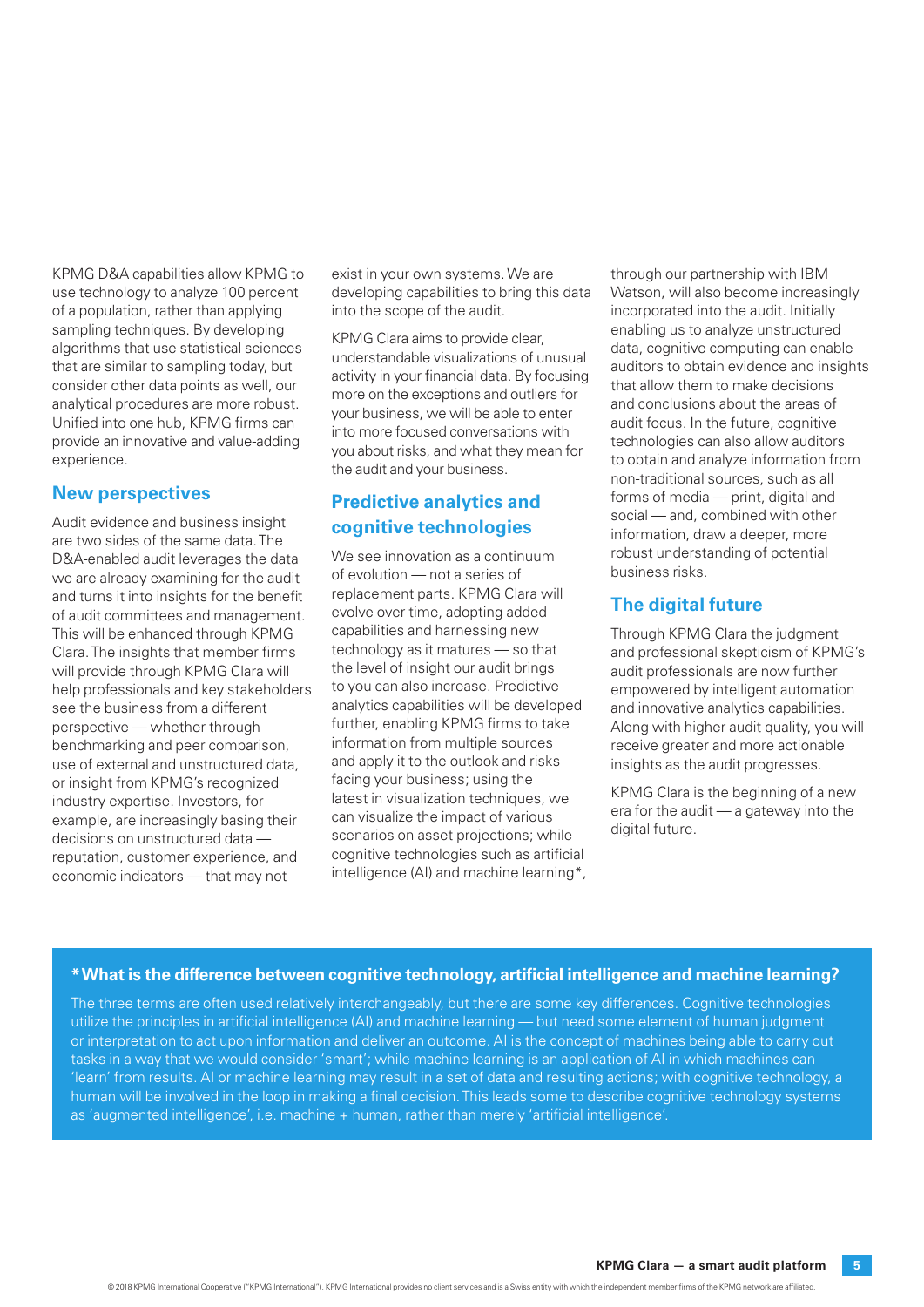## **KPMG Clara**

An automated, agile, intelligent and scalable technology, KPMG Clara allows you to interact with KPMG firms online, on a real-time basis as we conduct the audit, bringing you greater and more relevant insights.

 $\overline{O}$ 

#### **Collaboration in the audit**

Your KPMG Audit home page gives you real-time access to information, insights, and alerts from your engagement team.

#### **Issue identification**

Stay up-to-date on audit progress, risks, and findings — before issues become events.

#### **A fresh perspective**

Our technology provides teams with a risk-based understanding of significant accounts to help them build the audit approach — it's fundamental to our audit.

**6 KPMG Clara — a smart audit platform**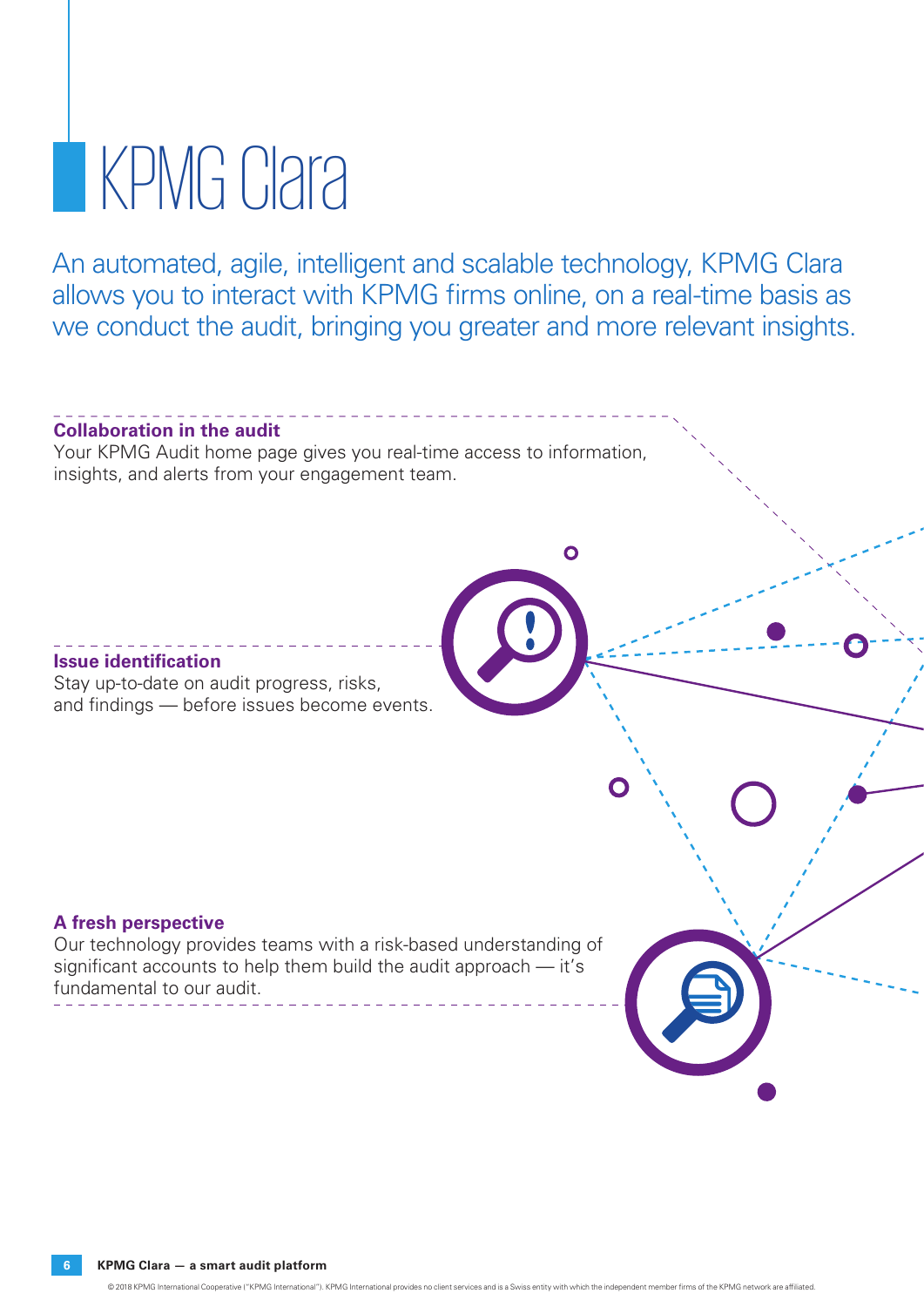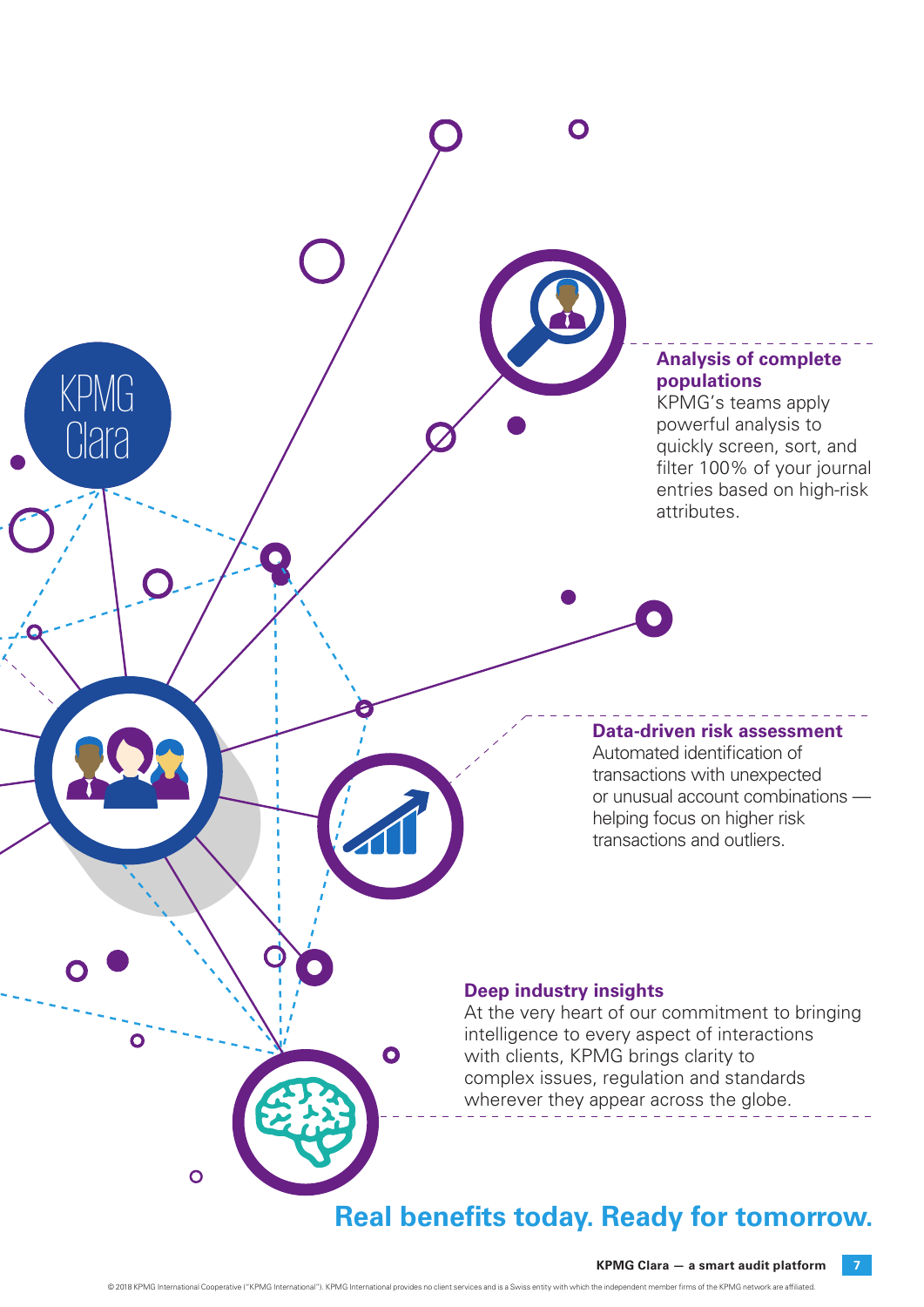### Our relentless focus on audit quality

### **Building public trust**



### **Our culture**

### **Our people**

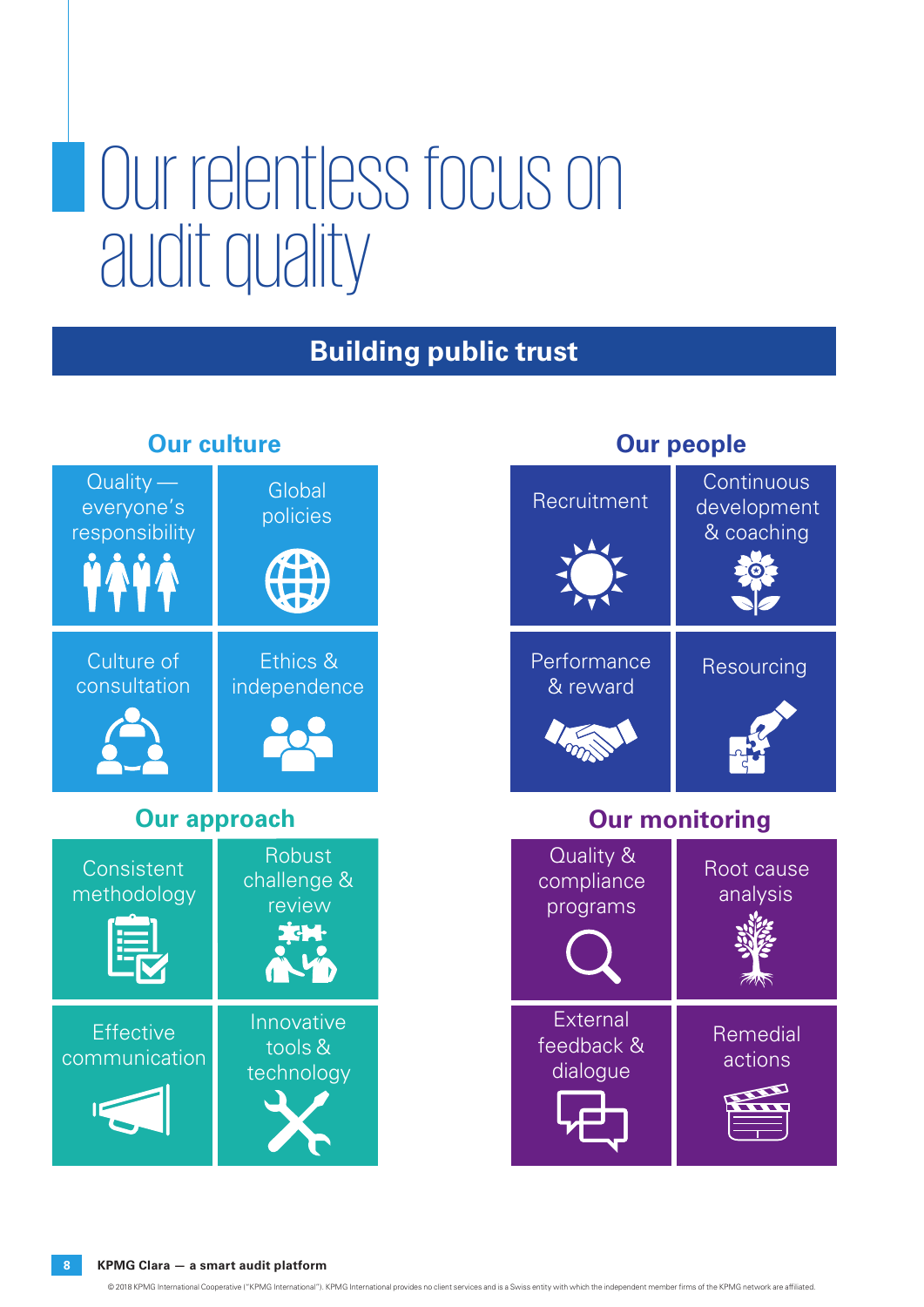### **Audit quality framework**

A relentless focus on audit quality underpinned by professional skepticism, independence and strong professional capabilities



### These are the cornerstones of how we execute our responsibilities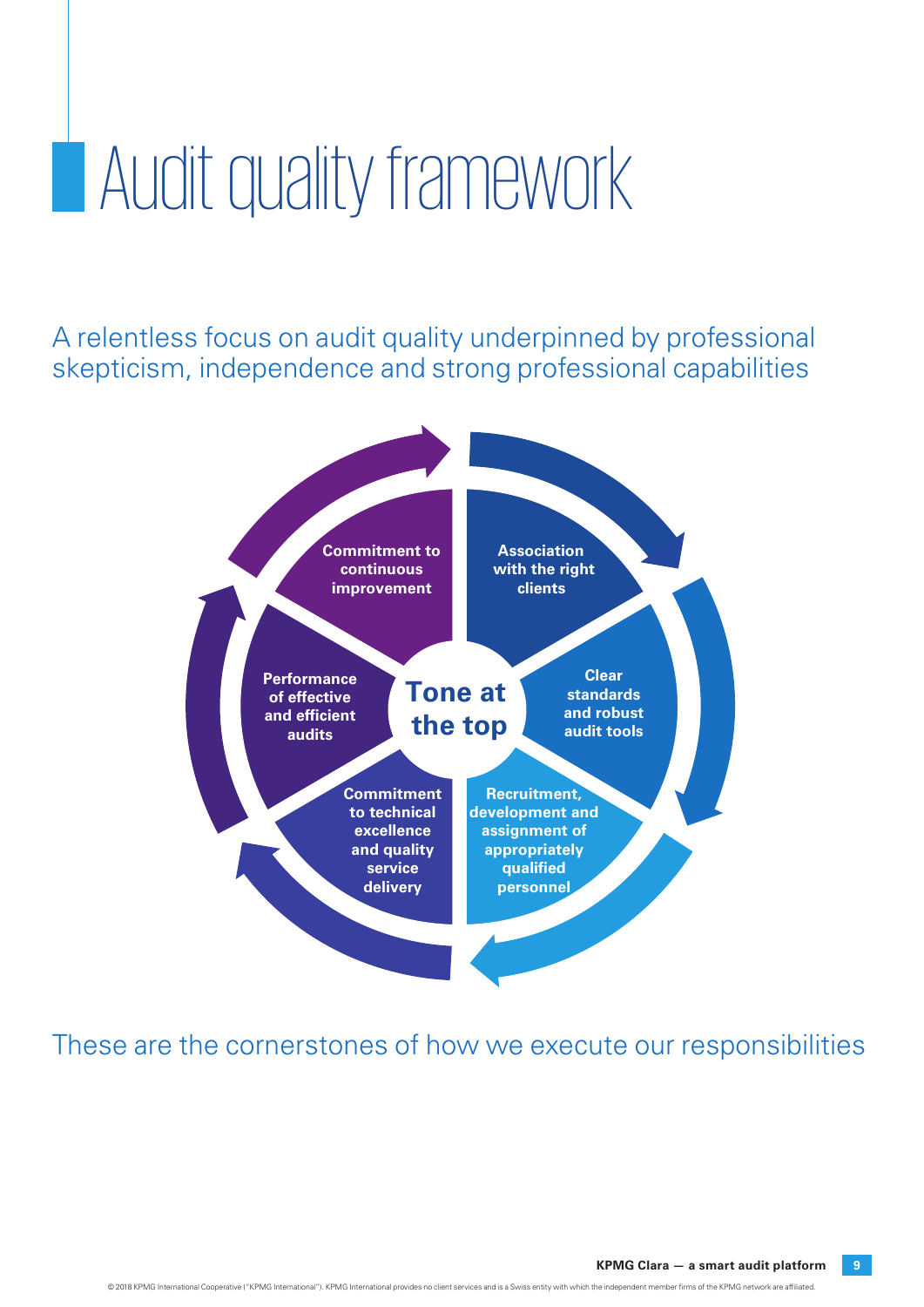# **Our people**

### Over 75,000 audit and client service professionals worldwide

| <b>Americas</b> | <b>EMA</b> | <b>Asia Pacific</b> |
|-----------------|------------|---------------------|
| 25%             | 50%        | 25%                 |



| <b>Member firm partners</b> | approximately 4,000                 |
|-----------------------------|-------------------------------------|
| <b>Professionals</b>        | approximately 71,000                |
| <b>Clients served</b>       | 20% of Global Fortune 500 companies |

The financial information set forth represents combined information of the separate KPMG member firms that perform professional services for clients. The information is<br>combined here solely for presentation purposes. KPMG FY17: 1 October 2016 — 30 September 2017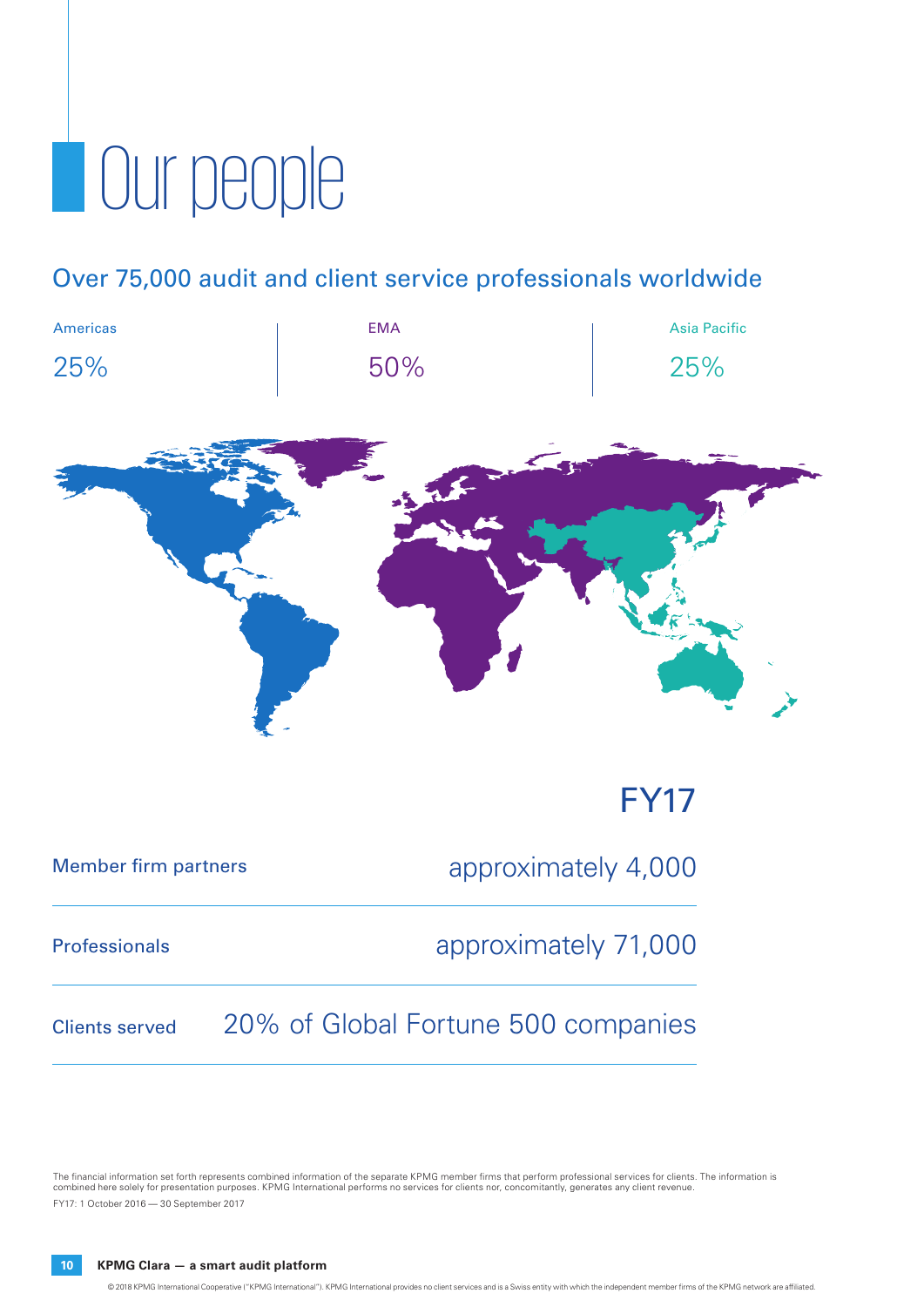# Our values

**Our values create a sense of shared identity. They define what we stand for and how we do things. Our values help us to work together in the most effective and fulfilling way.**

We **lead by example** at all levels we act in a way that exemplifies what we expect of each other and our member firms' clients.

We **work together** to bring out the best in each other and create strong and successful working relationships.

We **respect the individual** for who they are and for their knowledge, skills and experience as individuals and team members.

We **seek the facts and provide insight** by challenging assumptions and pursuing facts to provide insight as trusted and objective business advisers.

We **are open and honest** in our communication and share information, insight and advice frequently and constructively manage tough situations with courage and candor.

We **are committed to our communities** to act as responsible corporate citizens by broadening our skills, experience and perspectives through work in our communities.

Integrity is a critical characteristic that stakeholders expect and rely on. Therefore, above all, we **act with integrity** and are constantly striving to uphold the highest professional standards, provide sound advice and rigorously maintain our independence.